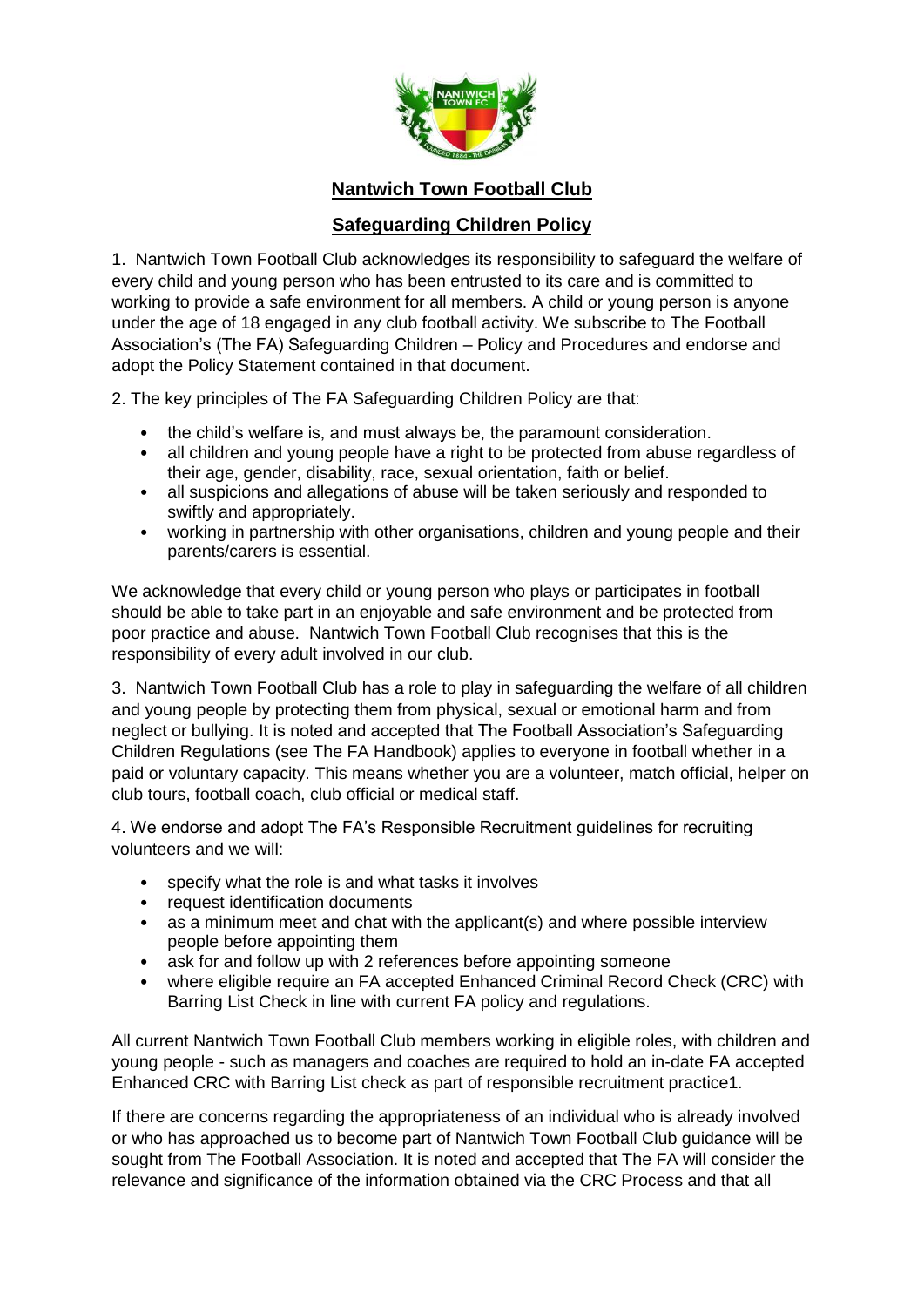

suitability decisions will be made in accordance with legislation and in the best interests of children and young people.

It is accepted that The FA aims to prevent people with a history of relevant and significant offending from having contact with children or young people and the opportunity to influence policies or practice with children or young people. This is to prevent direct sexual or physical harm to children and to minimise the risk of 'grooming' within football

5. Nantwich Town Football Club supports The FA's Whistle Blowing Policy. Any adult or young person with concerns about an adult in a position of trust with football can 'whistle blow' by contacting The FA Safeguarding Team on 0800 169 1863, by writing to The FA Case Manager at The Football Association, Wembley Stadium, PO Box 1966, London SW1P 9EQ, by emailing Safeguarding@TheFA.com or alternatively by going direct to the Police, Children's Social Care or the NSPCC. Nantwich Town Football Club encourages everyone to know about The FA's Whistle Blowing Policy and to utilise it if necessary.

6. Nantwich Town Football Club has appointed a Club Welfare Officer in line with The FA's role profile and required completion of the Safeguarding Children and Welfare Officers Workshop. The post holder will be involved with Welfare Officer training provided by The FA and/or County FA. The Club Welfare Officer is the first point of contact for all club members regarding concerns about the welfare of any child or young person. The Club Welfare Officer will liaise directly with the County FA (CFA) Welfare Officer and will be familiar with the procedures for referring any concerns. They will also play a proactive role in increasing awareness of Respect, poor practice and abuse amongst club members.

## **Club Welfare Officers**

Darren Williams [darrenwilliams@brilliantadvice.co.uk](mailto:darrenwilliams@brilliantadvice.co.uk) 07967883319

Berniece Cross [Bbcross73@gmail.com](mailto:Bbcross73@gmail.com) 07964997015

Daniel Landstrom [communityfootball@nantwichtownfc.com](mailto:communityfootball@nantwichtownfc.com) 07746005291

7. We acknowledge and endorse The FA's identification of bullying as a category of abuse. Bullying of any kind is not acceptable at our club. If bullying does occur, all players or parents/carers should be able to tell and know that incidents will be dealt with promptly. Incidents need to be reported to the Club Welfare Officer in cases of serious bullying the CFA Welfare Officer may be contacted.

8. Respect codes of conduct for Players, Parents/ Spectators, Officials and Coaches have been implemented by Nantwich Town Football Club. In order to validate these Respect codes of conduct the club has clear actions it will take regarding repeated or serious misconduct at club level and acknowledges the possibility of potential sanctions which may be implemented by the County FA in more serious circumstances.